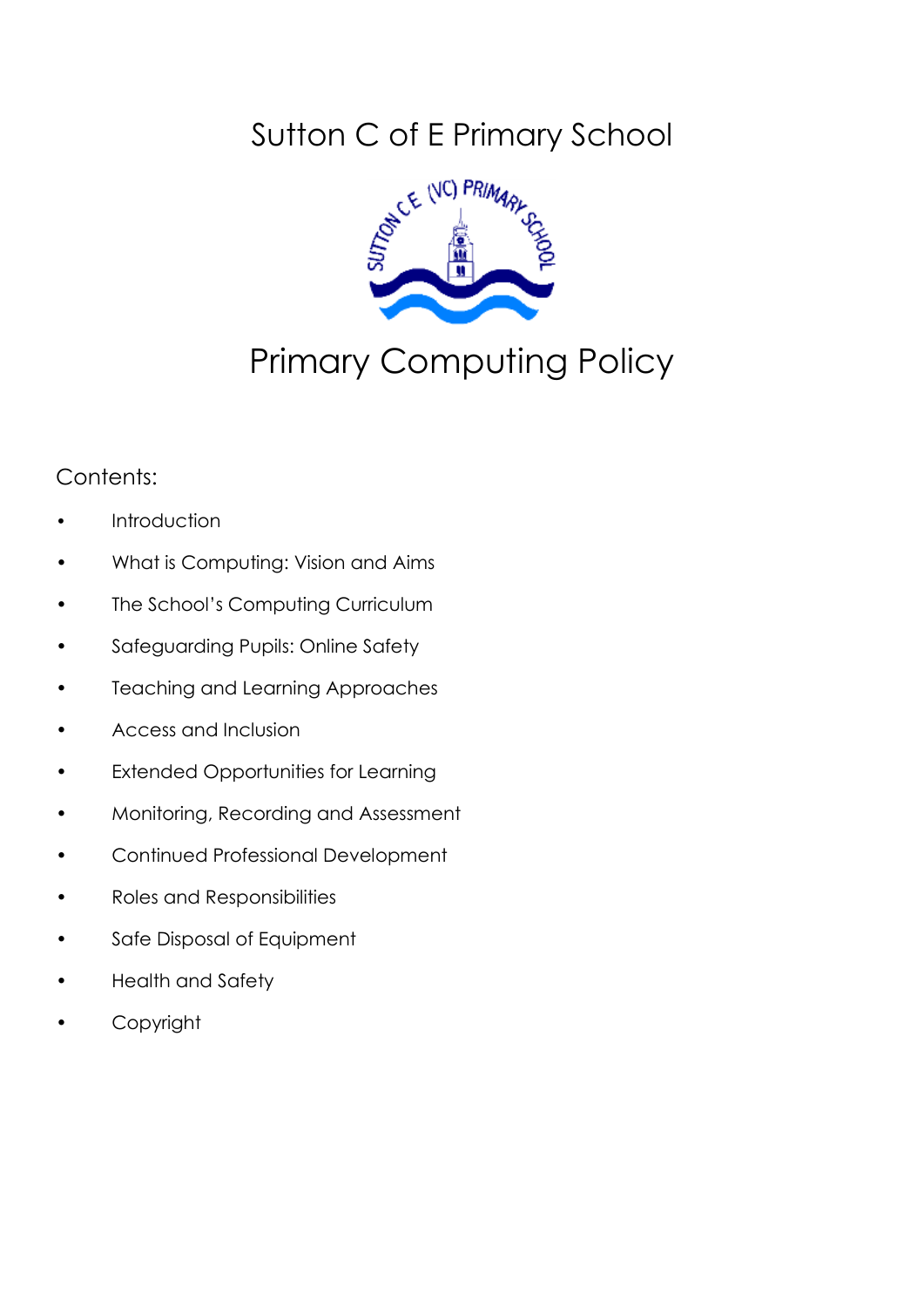### **Introduction**

This policy sets out our school's vision, aims, principles and strategies for the delivery of Computing and the use of technology to support the curriculum. Alongside the school's Strategic Development Plan for Technology, it will form the basis for the development of the Computing curriculum in the school over the next 3 years.

The policy was written in October 2020 Sections of the text have been drawn together from a variety of sources including the [National Curriculum for Computing \(England\),](https://www.gov.uk/government/publications/national-curriculum-in-england-computing-programmes-of-study) the Computing at Schools Guide for [Primary Teachers](https://www.gov.uk/government/publications/national-curriculum-in-england-computing-programmes-of-study) and archived BECTA materials.

These have been further developed by [The ICT Service, Cambridgeshire.](http://www.theictservice.org.uk/)

The policy was ratified by the governing body on:

A major review involving all staff will take place in\_\_\_\_\_\_\_\_\_\_\_\_ although interim reviews of certain sections may take place before then.

## **What is 'Computing?**

The National Curriculum Purpose of Study states that:

A high-quality computing education equips pupils to use computational thinking and creativity to understand and change the world. Computing has deep links with mathematics, science and design and technology, and provides insights into both natural and artificial systems. The core of computing is computer science, in which pupils are taught the principles of information and computation, how digital systems work and how to put this knowledge to use through programming. Building on this knowledge and understanding, pupils are equipped to use information technology to create programs, systems and a range of content. Computing also ensures that pupils become digitally literate – able to use, and express themselves and develop their ideas through, information and communication technology – at a level suitable for the future workplace and as active participants in a digital world.

Whilst the Computing Curriculum has an increased focus on Computer Science including developing pupils' programming skills and their understanding of what happens 'behind the scenes', it is important that they also continue to develop their Digital Literacy and e-safety capability and our school curriculum us designed to reflect this.

#### **The School's Computing Curriculum**

#### **Intent**

Through our computing curriculum at Sutton C of E Primary school we aim to give our pupils the life-skills that will enable them to embrace and utilise new technology in a socially responsible, discerning and safe way in order to flourish. We want our pupils to be able to operate in the 21st century workplace and we want them to know the career opportunities that will be open to them if they study computing. We want the use of technology to support learning across the entire curriculum and to ensure that our curriculum is accessible to every child. Not only do we want them to be digitally literate and competent end-users of technology but through our computing lessons we strive for them to develop creativity, resilience and problem-solving and critical thinking skills. We want our pupils to have a breadth of experience to develop their understanding of themselves as individuals within their community but also as members of a wider global community and as responsible digital citizens.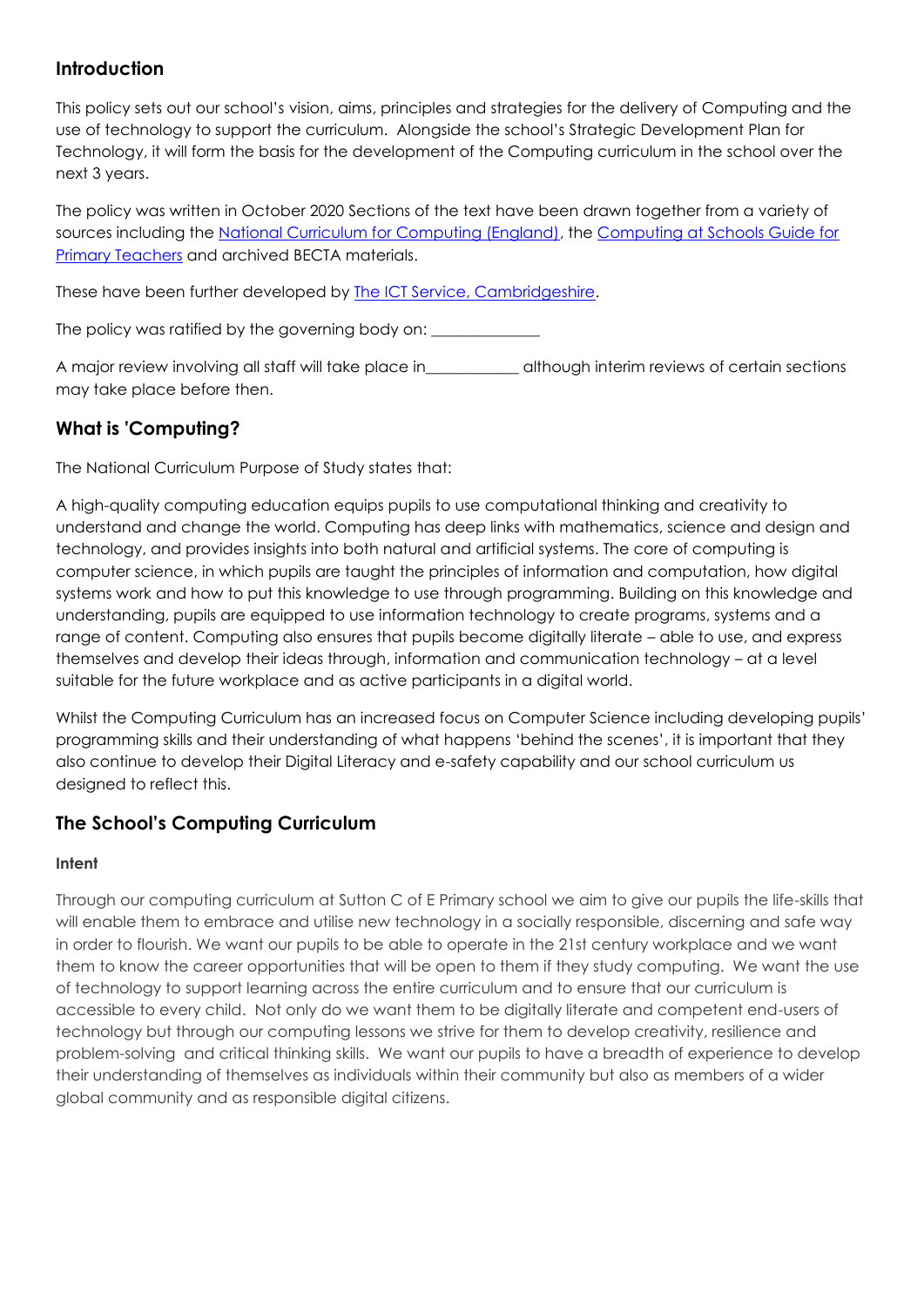#### **Implementation**

In Sutton Primary School, teachers are encouraged to progressively develop pupils' Computing skills and capability through discrete learning opportunities, and also to exploit this capability as a tool to support objectives in other curriculum areas meaningfully. These links include, but are not limited to, the use of a range digital devices in a wide range of contexts. Both plugged and unplugged learning opportunities are planned to support pupils' understanding of the underlying concepts in Computing. These opportunities may well be presented within other subject areas (e.g. sequencing instructions in English, problems solving in Maths or isolating variables in Science).

In this way Computing and the use of technology become integrated into the curriculum and are used as a truly beneficial tool for learning.

At Key Stages 1 and 2, the planning, organisation and delivery of the Computing curriculum is supported by Cambridgeshire Progression [in Computing Capability Materials.](https://theictservice.org.uk/primary-computing-curriculum/) In the EYFS, opportunities for the use of technology are an integral part of each area of learning and the school ensures that children have access to both continuous and enhanced provision. Links are made between the EYFS Early Learning Goals and the Y1 curriculum to ensure a smooth transition takes place.

The [Cambridgeshire Progression in Computing Capability statements](https://theictservice.org.uk/wp-content/uploads/2020/10/Capability-Statements.pdf) are designed to break the curriculum down into possible 'themes' and provide guidance on progression across and between year groups. Using these materials, the school has developed its own flexible scheme of work for Computing which is adapted regularly to allow pupils' capability to be used effectively in other curriculum areas.

At Key Stages 1 and 2 the school's Computing curriculum is organised into the following aspects:

- Understanding Technology
- Programming
- Digital Literacy
- E-safety

These themes are mapped in a long term plan for the whole school, with elements of each theme taught in most terms.

#### **Safeguarding Children: Online Safety**

At Sutton Primary School we believe that the use of technology in schools brings great benefits. To live, learn and work successfully in an increasingly complex and information-rich society, our children must be able to use technology effectively. The use of these exciting and innovative technology tools in school and at home has been shown to raise educational standards and promote pupil achievement. Yet at the same time we recognise that the use of these technologies can put young people at risk within and outside the school.

The school has developed a separate policy which details our approach to online safety and safeguarding children and staff when using technology both within and beyond the school. This policy has been developed according to local authority guidance provided at [https://theictservice.org.uk/e-safety/.](https://theictservice.org.uk/e-safety/) This includes reference to the online safety elements of the National Curriculum for Computing and the statutory Relationships and Health Education curriculum. It takes into account the government's '[Teaching online](https://www.gov.uk/government/publications/teaching-online-safety-in-schools)  [safety in schools](https://www.gov.uk/government/publications/teaching-online-safety-in-schools)' guidance and '[Education for a Connected World](https://www.gov.uk/government/publications/education-for-a-connected-world)' from the UK Council for Internet Safety.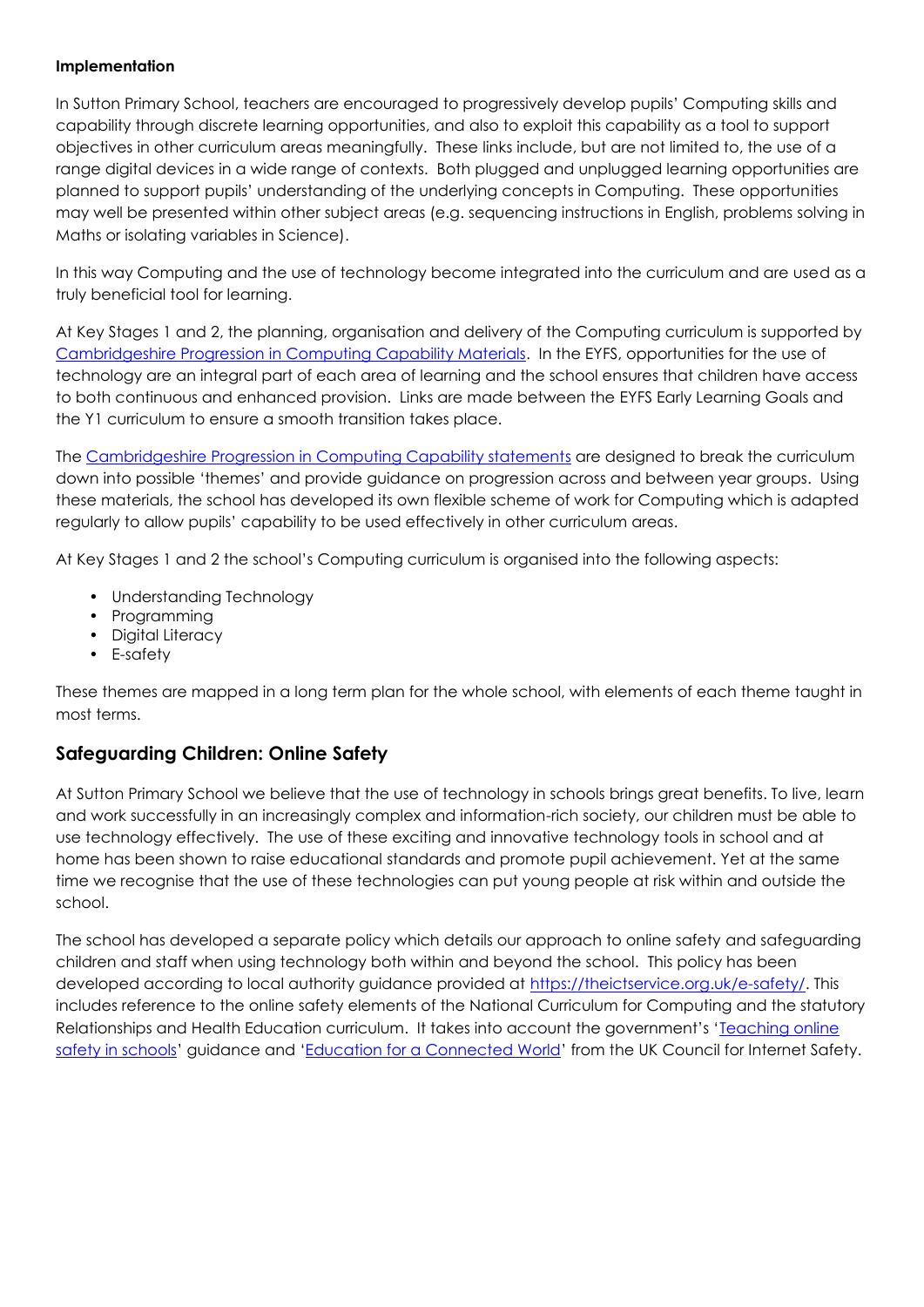## **Teaching and Learning Approaches**

When delivering the National Curriculum for Computing, teachers are expected to employ a range of strategies and to use their professional judgement to decide on the most appropriate teaching and learning approach for the class, groups of pupils or individual pupils.

Approaches and strategies used may include:

- an 'unplugged' approach in order to develop their understanding of some of the underlying concepts of Computer Science
- 'plugged' activities which allow pupils to practise and demonstrate their levels of understanding.
- using presentation technology to demonstrate something to a group of pupils or the whole class
- leading a group or class discussion about the benefits and risks of technology
- individual or paired work
- collaborative group work
- pupil led demonstrations / peer mentoring. NB Where one pupil is used to demonstrate or teach a skill to others, the teacher must feel confident that this is of benefit to all those involved.
- differentiated activities planned to allow different levels of achievement by pupils or to incorporate possibilities for extension work.
- teacher intervention where appropriate to support a pupil, reinforce an idea, teach a new point or challenge pupils' thinking.

### **Access and Inclusion**

Each pupil's access to technology varies greatly dependent on the nature of the activity they are involved in (e.g. some activities benefit from prolonged access to a computer whilst other are best served with brief access to a digital device for a focussed purpose). However, on average, pupils have 6 hours allocated to Computing each half term using a mixture of unplugged activities and the following technology:

- Laptops
- iPads
- Programming equipment (Scratch, Beebots, cars, LEGO wedo)

In addition to discrete Computing sessions, opportunities to develop and extend Computing capability are provided in other curriculum areas and technology is used to support most other subject areas.

All children have equality of access to appropriate technology in order to develop their personal Computing capability. When children are working in groups, we endeavour to ensure that their hands-on experience is equitable. We check resources, software and documentation to ensure that gender and ethnicity are reflected in a balanced way without stereotyping.

The SEND lead and Computing Subject Leader jointly advise teachers on examples of technology which can be provided to support individual children with particular physical, linguistic and educational needs, including gifted and talented pupils. Where appropriate, an external specialist is used to assess a child's specific needs.

Children with access to technology at home are encouraged to use it for educational benefit and online safety guidance is offered to both pupils and parents where appropriate. The school has identified those pupils who have limited or no access to appropriate technology outside of school and provide additional opportunities for these pupils to gain access during the school day.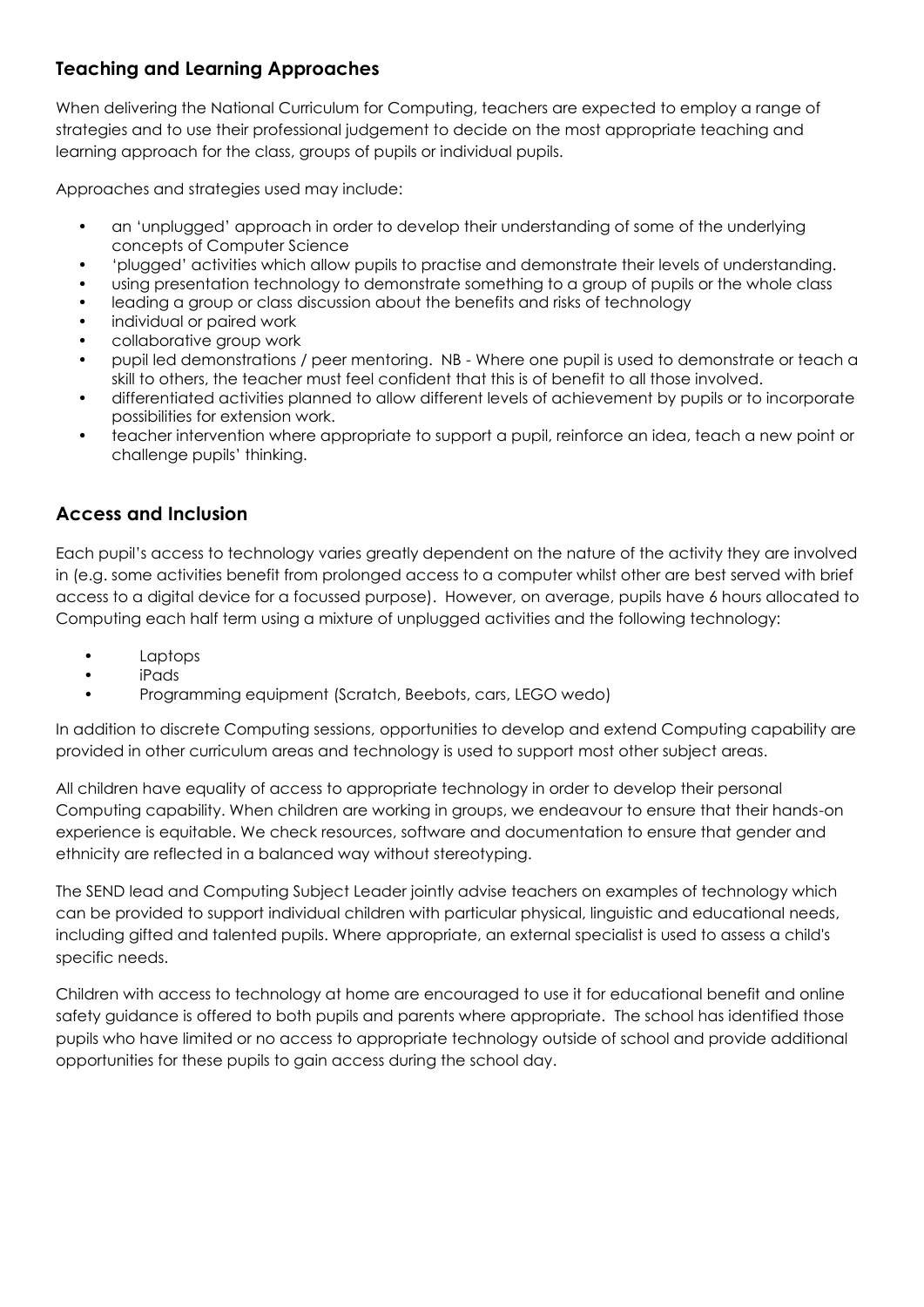## **Extended Opportunities for Learning**

The school uses a variety of online tools and environments to extend learning opportunities beyond the classroom. In addition to facilitating remote learning (see separate policy), our online learning tools allow pupils to access learning materials and tools anytime, anywhere and provide channels of communication to both adults and children alike and break down barriers to learning. Our online learning tools are also used to teach children the skills and capabilities they need to stay safe and well in the digital world.

Other examples of Extended Opportunities for Learning at Sutton Primary School include:

- Google Classroom
- Times table Rockstars
- Scratch
- Accelerated Reader/Myon

#### **Monitoring**

The Computing Subject Leader follows a systematic and regular programme of evaluation and monitoring of the Computing curriculum, across the school. This is so that she / he can monitor the quality of education being provided to all pupils, including:

- Checking that the school's curriculum 'Implementation' matches its 'Intent'
- Evaluating the success (or otherwise) of curriculum planning and delivery
- Having an awareness of impact and be able to demonstrate progression and attainment
- Having an overview of resource and staff training needs

Monitoring is completed via a variety of methods including:

- Observations
- Collecting and analysing planning
- Work scrutinies
- Gathering information from observations of other subjects
- Pupil interviews / pupils voice
- Parent interviews/parent voice
- Staff interviews / feedback

As a result of monitoring, appropriate CPD opportunities are provided for staff on an individual, group and whole school basis in line with the school's wider CPD policy, School Development Plan and Strategic Technology Development Plan. A record of these opportunities is kept by the Subject Leader, CPD coordinator and individual members of staff.

#### **Recording and Assessment**

Assessment of the Computing curriculum is carried out in accordance with the advice provided by the [Cambridgeshire Progression in Computing Capability Materials.](https://theictservice.org.uk/primary-computing-curriculum/)

We (will) ensure that:

- appropriate Assessment for Learning approaches are applied to formative assessment in order to inform future planning
- pupils' achievement and attainment is assessed and recorded on at least an annual / termly / half termly basis
- pupils' achievement and attainment is measured against the relevant National Curriculum requirements at the end of each Key Stage and reported according to government guidelines (including statutory requirements for reporting to parents)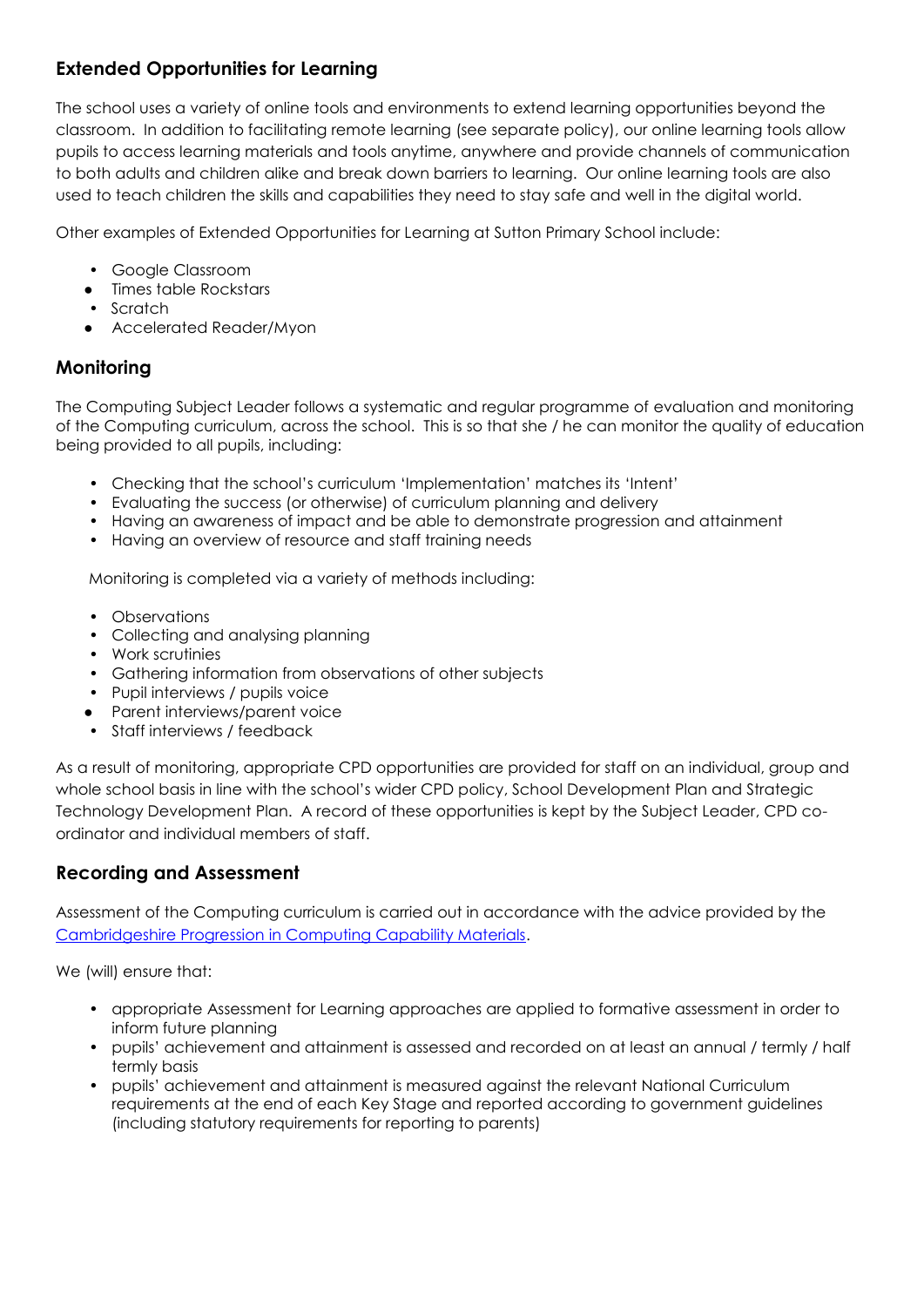#### **The following responsibilities are carried out by the head teacher:**

- ensuring the consistent implementation of Computing policy
- ensuring continuity between year groups
- overseeing health and safety policy and practice
- resources budget management
- ratifying the school's Strategic Development Plan for Technology
- arranging in-service support
- Leading the development and implementation of the school's e-safety policy in line with other Child Protection policies

#### **The following responsibilities are carried out by the Computing Subject Leader:**

- presenting exemplary practice in the teaching of Computing
- advising colleagues on planning, delivering and assessing Computing
- Monitoring the effective use of technology and giving advice where appropriate
- ensuring progression in Computing
- suggested purchasing plans for hardware and software
- organising Computing resources
- identifying what support / CPD is needed by individual staff / groups of staff / the whole school
- reviewing and revising the Computing policy and other associated documents
- Co-ordinating and overseeing equipment maintenance

#### **Responsibilities carried out by an ICT Support Technician**

All equipment is supported and maintained through a fortnightly virtual or onsite visit from a technician technician who works under the direction of the Computing Subject Leader.

#### **Safe Disposal of Equipment**

Government regulations state that any old electrical or electronic equipment must be disposed of in an environmentally responsible way. The regulations which govern this are the [Waste Electrical and Electronic](https://www.gov.uk/government/publications/weee-regulations-2013-government-guidance-notes)  [Equipment Regulations](https://www.gov.uk/government/publications/weee-regulations-2013-government-guidance-notes) (WEEE) 2006 and 2013. Schools are therefore required to have a compliant process for disposing of waste electronic and electrical equipment (anything that requires batteries or a plug to operate).

The school acts in accordance with advice gained through the Cambridgeshire Education ICT Advice regarding safe disposal of equipment. In particular, electrical equipment is safely disposed of (and wiped where necessary) through an Asset Disposal Service [provided by the Local Authority](https://theictservice.org.uk/service/disposal/)

and the appropriate certificates are obtained and kept by the school office.

#### **Health and safety**

Both staff and children are aware of the need for health and safety to be kept in mind when using technology within their classrooms and around the school. The following are considered:

*Safety - transporting the laptop trolley between two adults.*

*Comfort* - users should be comfortably positioned with easy access to all equipment.

*Space* - There should be enough space around a workstation including special educational equipment and peripherals.

*Seating* – this has been chosen so that it is the correct height for knees to fit comfortably under the desk.

*Cables* - Are covered and secure. Children are not to connect or unplug electrical equipment from the plug socket.